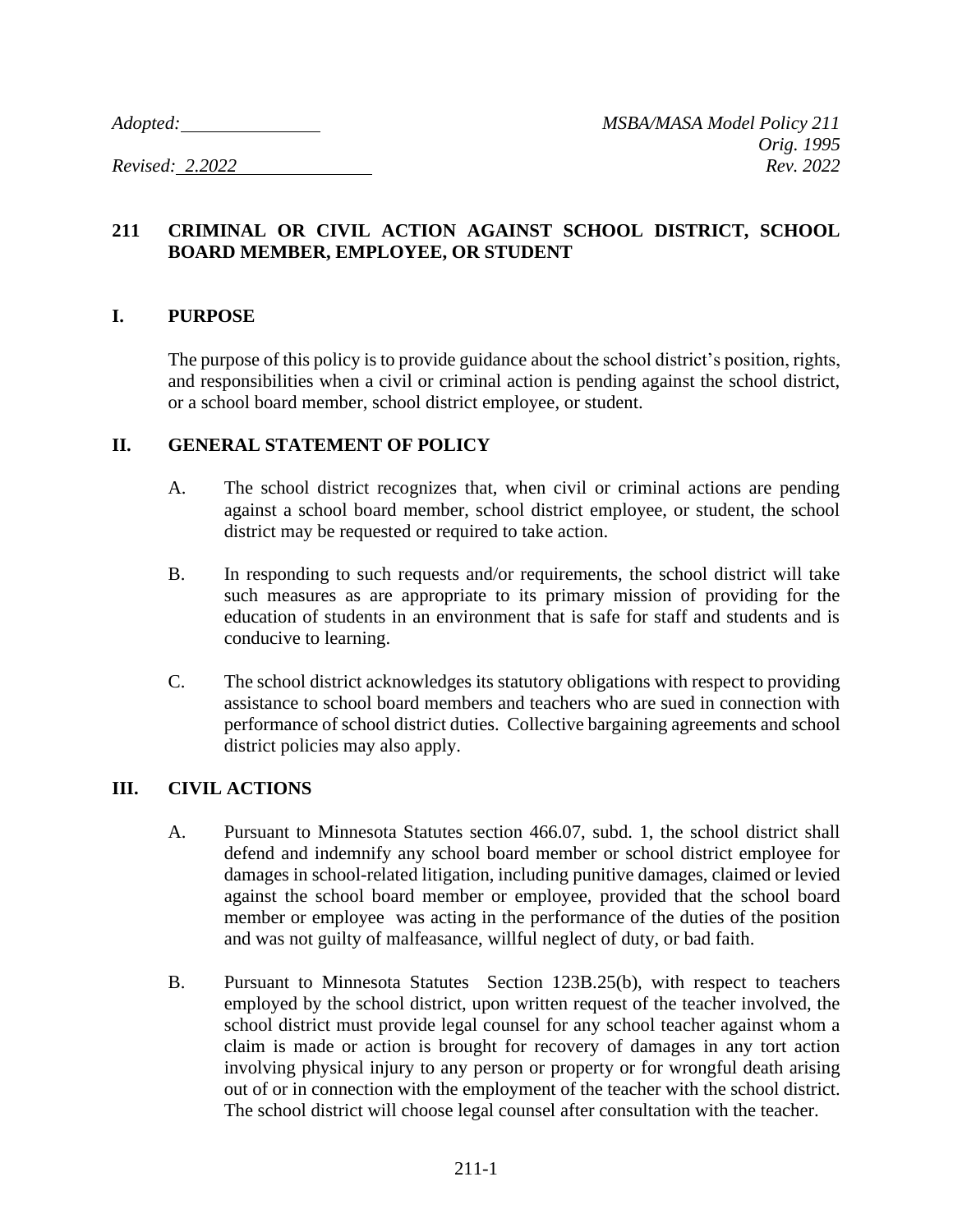# C. Data Practices

Educational data and personnel data maintained by the school district may be sought as evidence in a civil proceeding. The school district will release the data only pursuant to the Minnesota Government Data Practices Act, Minnesota Statutes chapter 13 and to the Family Educational Rights and Privacy Act, 20 United States Code § 1232g, and related regulations. When an employee is subpoenaed and is expected to testify regarding educational data or personnel data, to the employee will inform the building administrator or designated supervisor, who shall immediately inform the superintendent or designee. No school board member or employee may release data without consultation in advance with the school district official designated as the responsible authority for the collection, use, and dissemination of data.

# D. Service of Subpoenas

School district officers and employees will normally not be involved in providing service of process for third parties in the school setting.

### E. Leave to Testify

Leave for employees appearing in court, either when sued or under subpoena to testify, will be considered in accordance with school district personnel policies and applicable collective bargaining agreements.

# **IV. CRIMINAL CHARGES OR CONDUCT**

# A. Employees

- 1. The school district expects that its employees serve as positive role models for students. As role models for students, employees have a duty to conduct themselves in an exemplary manner.
- 2. If the school district receives information relating to activities of a criminal nature by an employee, the school district will investigate and take appropriate disciplinary action, which may include discharge, subject to school district policies, statutes, and provisions of applicable collective bargaining agreements.
- 3. Pursuant to Minnesota Statutes section 123B.02, Subd. 20, if reimbursement for a criminal defense is requested by a school district employee, the school board may, after consulting with its legal counsel, reimburse the employee for any costs and reasonable attorney fees incurred by the employee to defend criminal charges brought against the employee arising out of the performance of duties for the school district. The decision whether to reimburse shall be made in the school board's discretion. A school board member who is a witness or an alleged victim in the case may not vote on the reimbursement. If a quorum of the school board is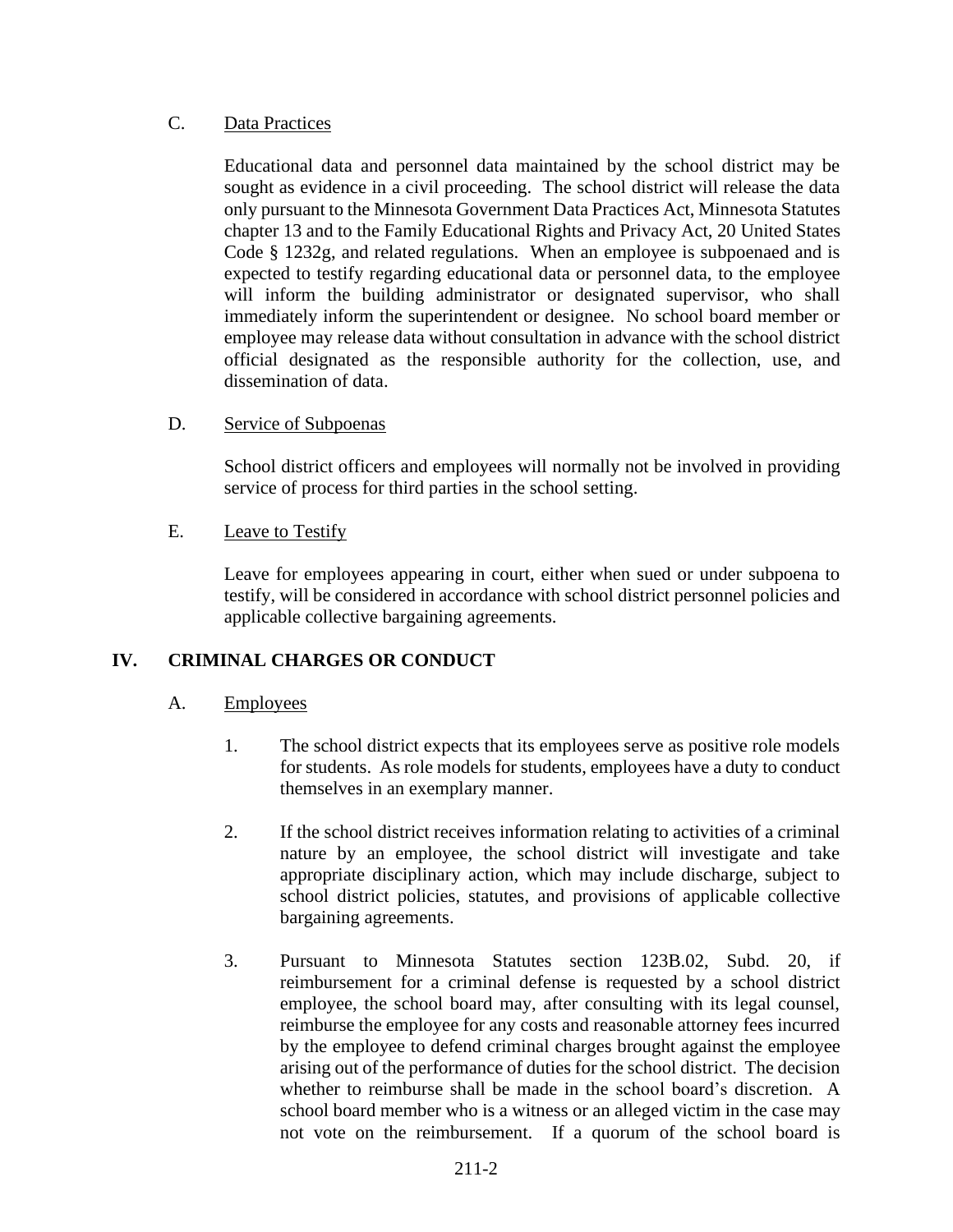disqualified from voting on the reimbursement, the reimbursement must be approved by a judge of the district court.

B. Students

The school district has an interest in maintaining a safe and healthful environment and in preventing disruption of the educational process. To promote that interest, the school district will take appropriate action regarding students convicted of crimes that relate to the school environment.

### C. Criminal Investigations

- 1. The policy of the school district is to cooperate with law enforcement officials. The school district will make all efforts, however, to encourage law enforcement officials to question students and employees outside of school hours and off school premises unless extenuating circumstances exist, the matter being investigated is school-related, or as otherwise provided by law.
- 2. If questioning at school is unavoidable, the school district will attempt to maintain confidentiality to avoid embarrassment to students and employees and to avoid disruption of the educational program. The school district will attempt to notify parents of a student under age 18 that police will be questioning their child. Normally, the superintendent, principal, or other appropriate school official will be present during the interview, except as otherwise required by law (Minnesota Statutes section 260E.22 ), or as otherwise determined in consultation with the parent or guardian.

### D. Data Practices

The school district will release to juvenile justice and law enforcement authorities educational and personnel data only in accordance with Minnesota Statutes chapter 13 (Minnesota Government Data Practices Act) and 20 United States Code section. 1232g (FERPA).

### **V. STATEMENTS WHEN LITIGATION IS PENDING**

The school district recognizes that when a civil or criminal action is commenced or pending, parties to the lawsuit have particular duties in reference to persons involved or named in the lawsuit, as well as insurance carrier(s). Therefore, school board members or school district employees shall make or release statements in that situation only in consultation with legal counsel.

*Legal References:* Minn. Stat. Ch. 13 (Minnesota Government Data Practices Act) Minn. Stat. §§ 121A.40-121A.56 (Pupil Fair Dismissal Act) Minn. Stat. § 123B.02, Subd. 20 (Legal Counsel; Reimbursement) Minn. Stat. § 123B.25(b) (Legal Actions Against Districts and Teachers)